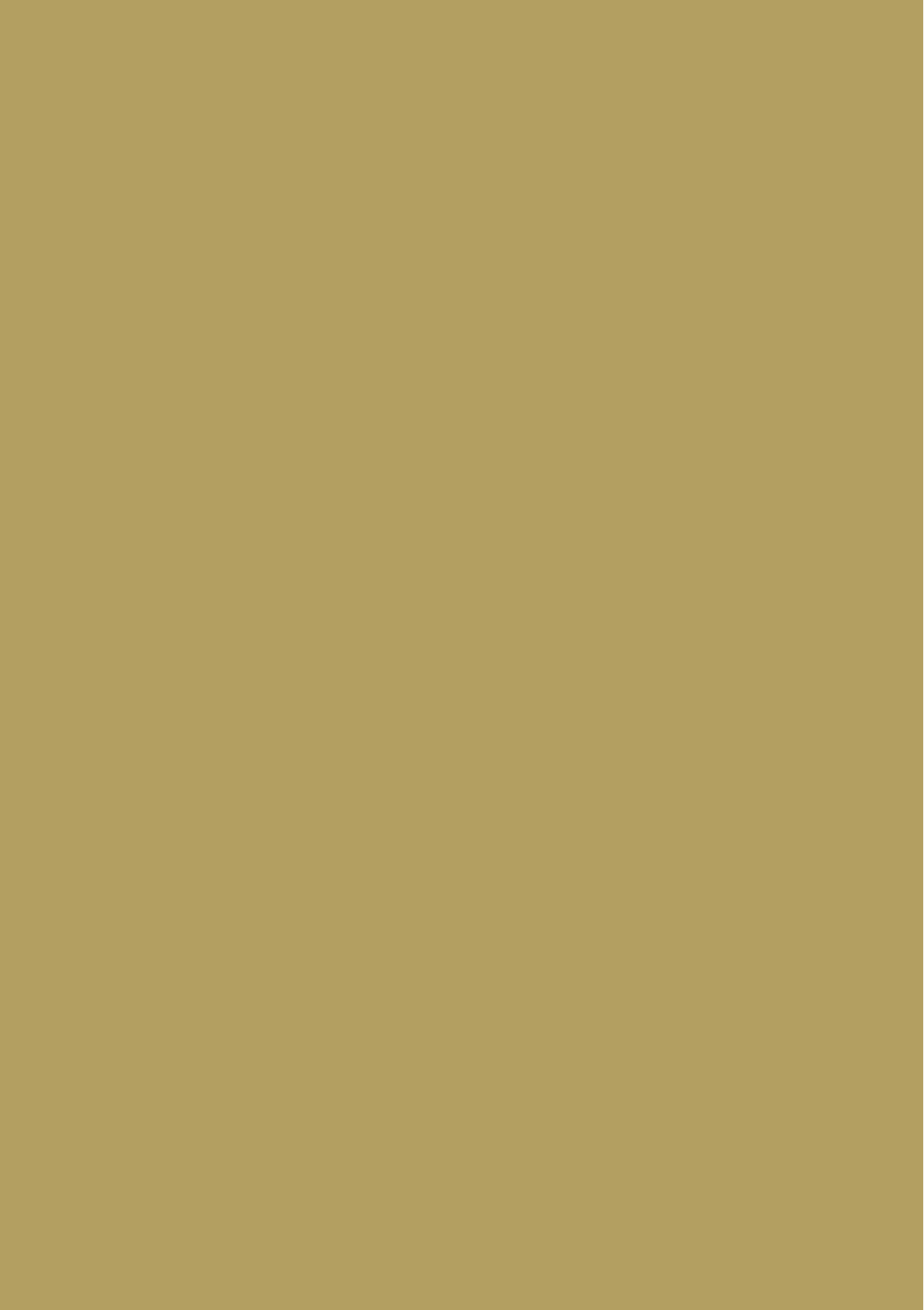#### INTRODUCTION

SATIS (from the Latin for 'enough') was born from the notion that shock factor may not be the most effective tactic to encourage conversation about a series of women's rights. Due to an interest in creating conceptual photographs, Caterina Lombardi took inspiration from vanitas still life paintings, hoping they would pique the audience's interest and in doing so, educate them.

In the spirit of this, Caterina felt it appropriate to give the project and each image a Latin title, as Latin is a language used universally throughout academia, which she hopes will remove any association to specific cultures.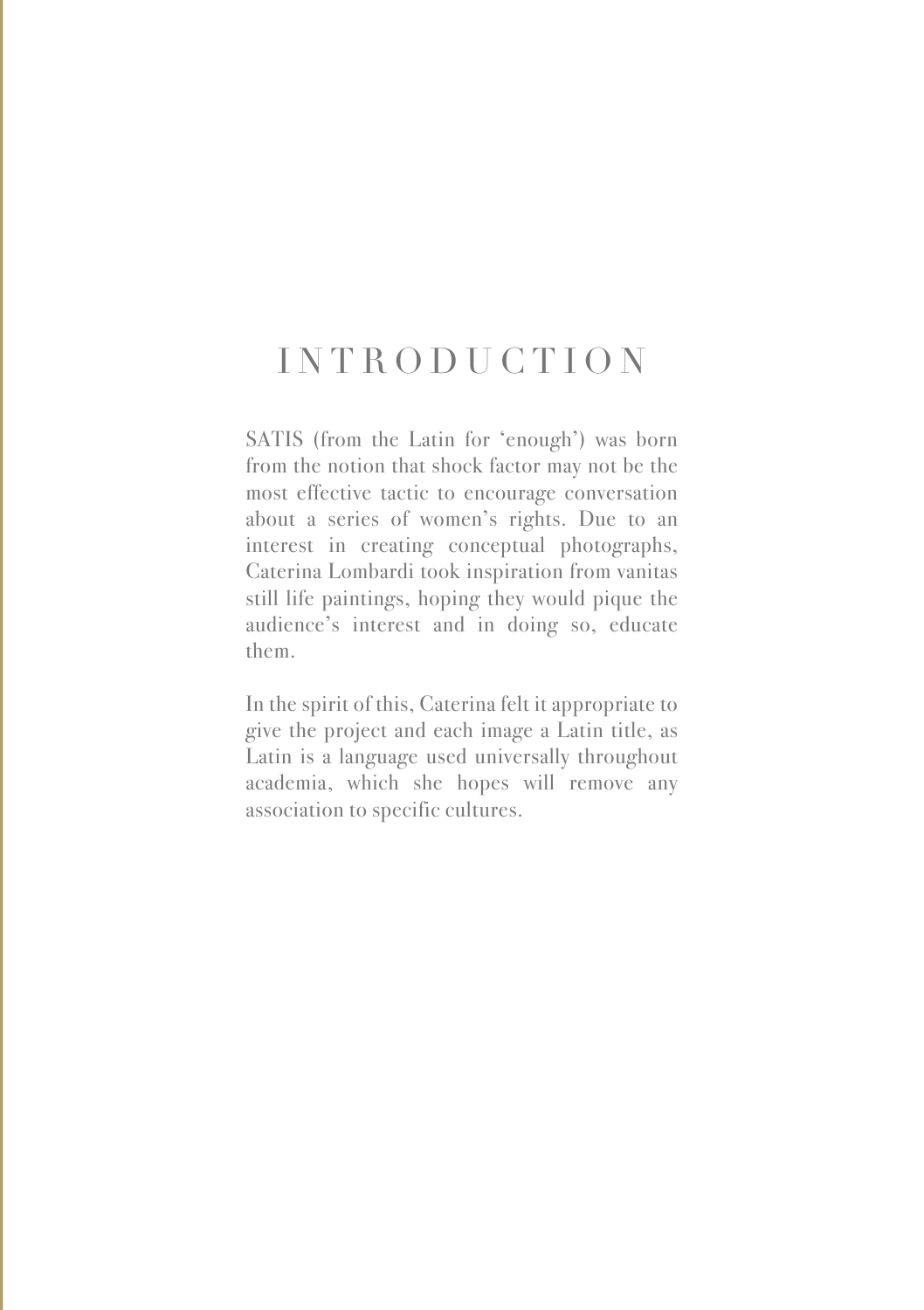#### TERRA

Terra. It's wrong, isn't it? How the second sex falls subservient to law. To custom. To assumed weaknesses. *Regina Reprobi*. 1

A baby suckles on her mum's breast like a bee drinking nectar from the honeysuckle. O, how beautiful the embryonic blessing can be. *But*, trees become hindering metal bars. The sewing of fruits, and the erasure of voices. Like the closure of an oyster, for no pearl nor insatiable pleasure, to exist. To be shamed. To be exiled. The uterus an isolated jail cell with little light. Little light. Drifting chances. Media Inservienta.<sup>2</sup>

1 *Fallen queen*

2 *Subservience*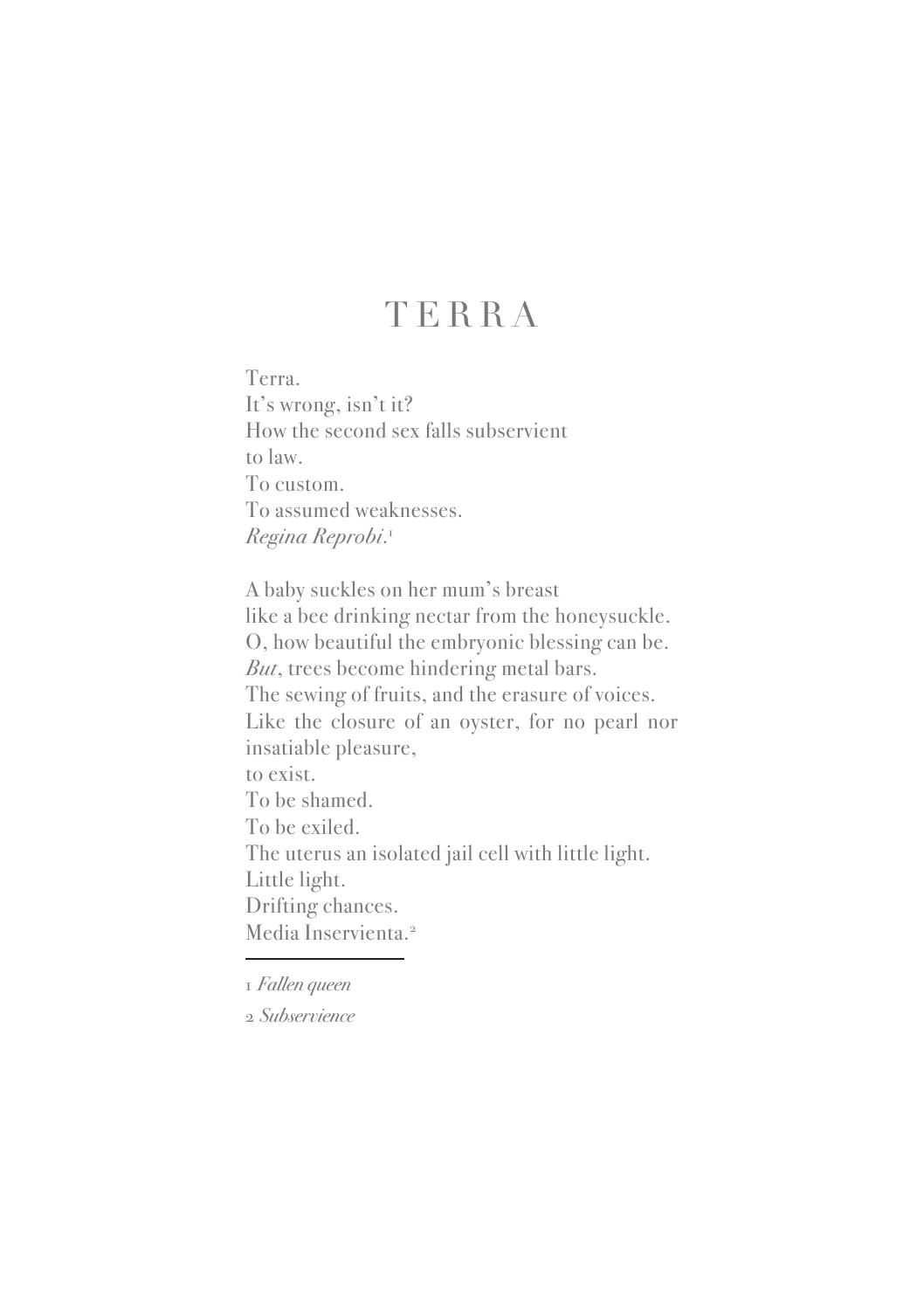Womanhood is a double-edged sword where the womb serves as a ground for fruition with roots of steel and buds of flowers, or a fucking battleground. A stolen choice. Secundum Genus.<sup>1</sup>

Yet, tectonic shifts are inspired by those who have found both a bittersweet comfort and a blessed hatred within, the turbulent seas and restricting laws. Those who have succumbed to the water. Discovered a taste, of the penetrative, sickly sea water, Mutare.<sup>2</sup>

<sup>1</sup> *Second Gender*

<sup>2</sup> *Change*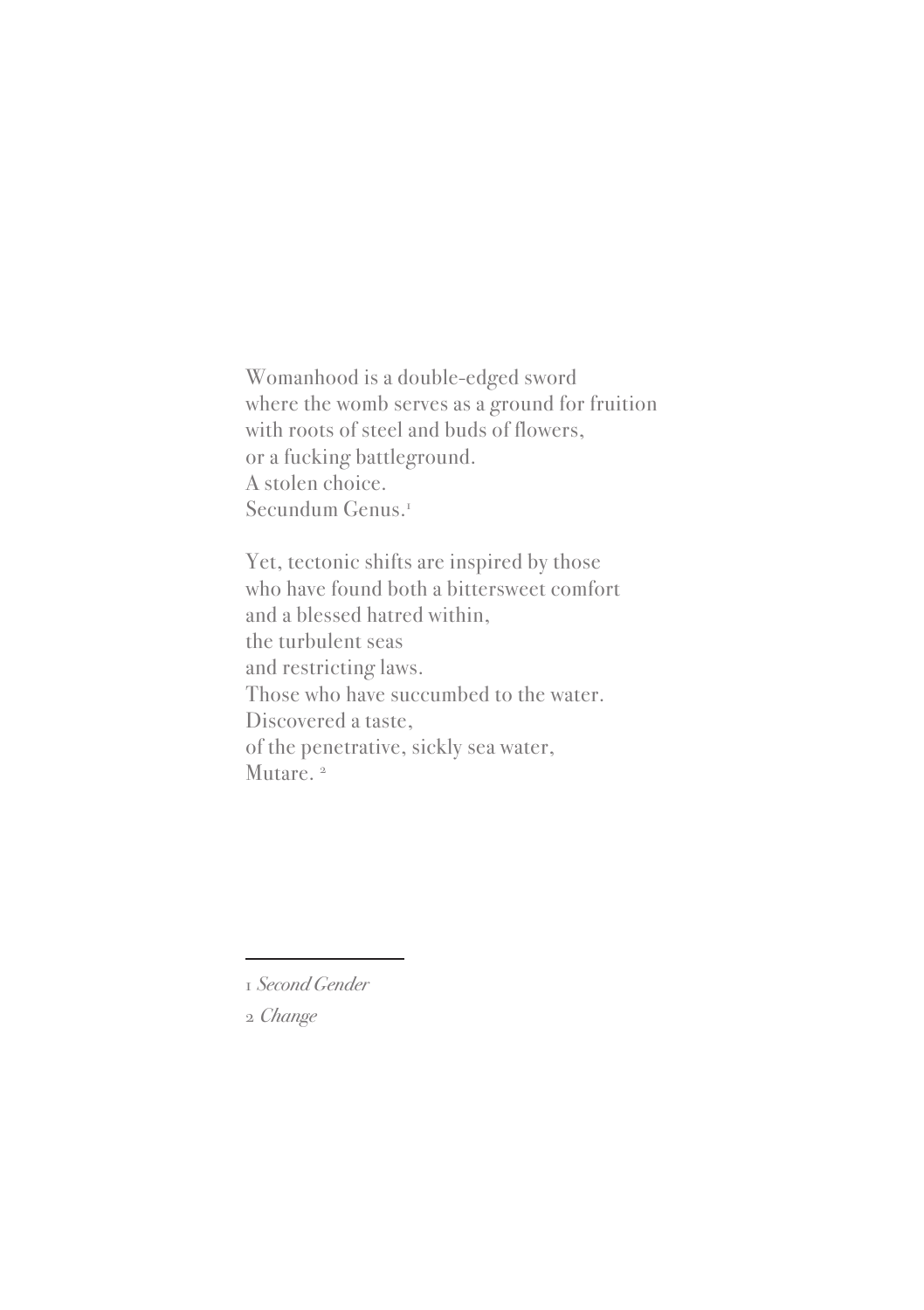Hawks are awoken amongst the soft soil of the riverbed, as Terra calls for a plebiscite. Doves arise from the ashes, an adolescent stains her underwear with the blood of fetal comprehension. As red as the seeds of the sweet pomegranate. A tonal shift. The blood of a newfound intolerance. Vincere.<sup>1</sup>

Written by Margarita Epiphaniou

1 *Conquer*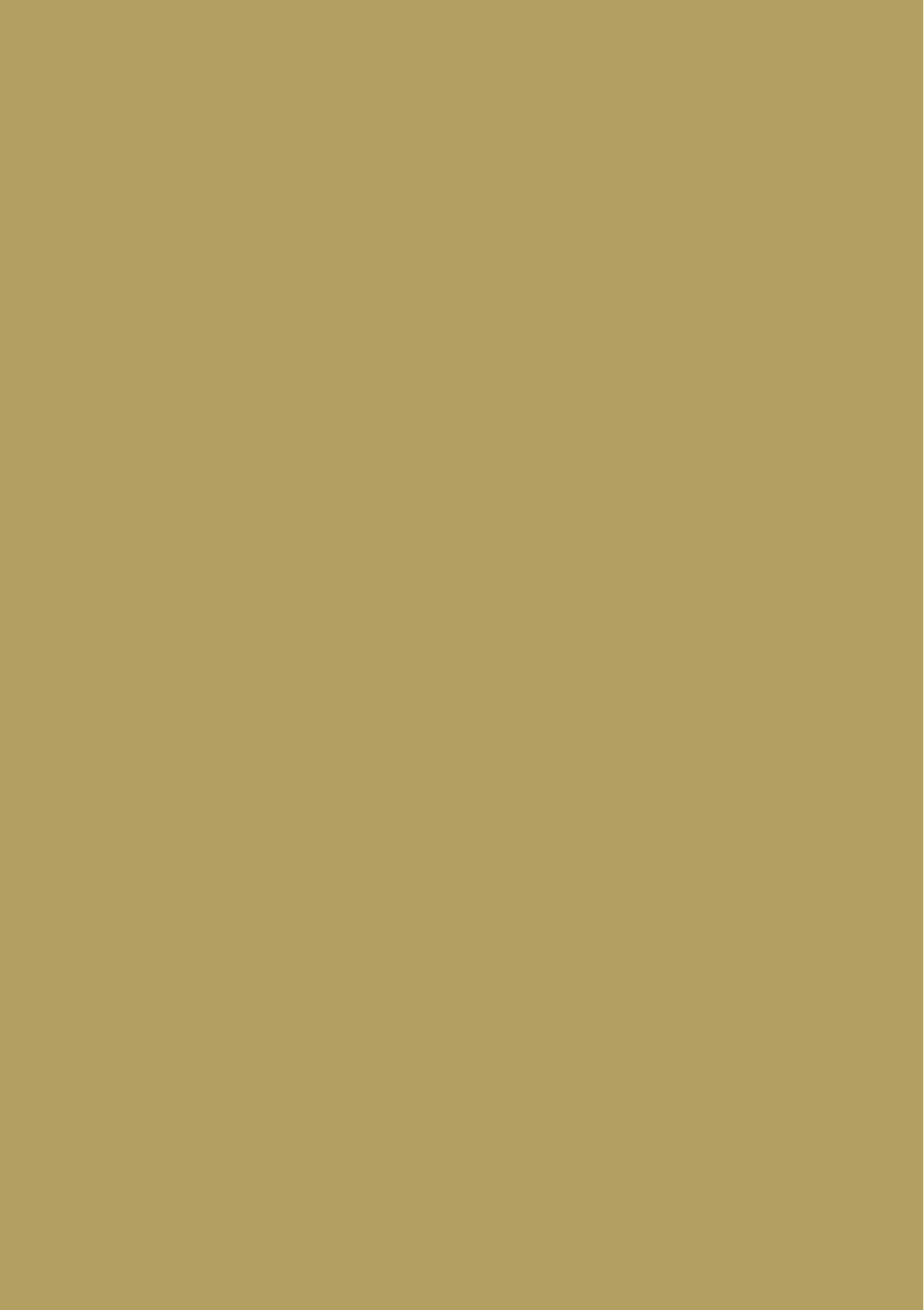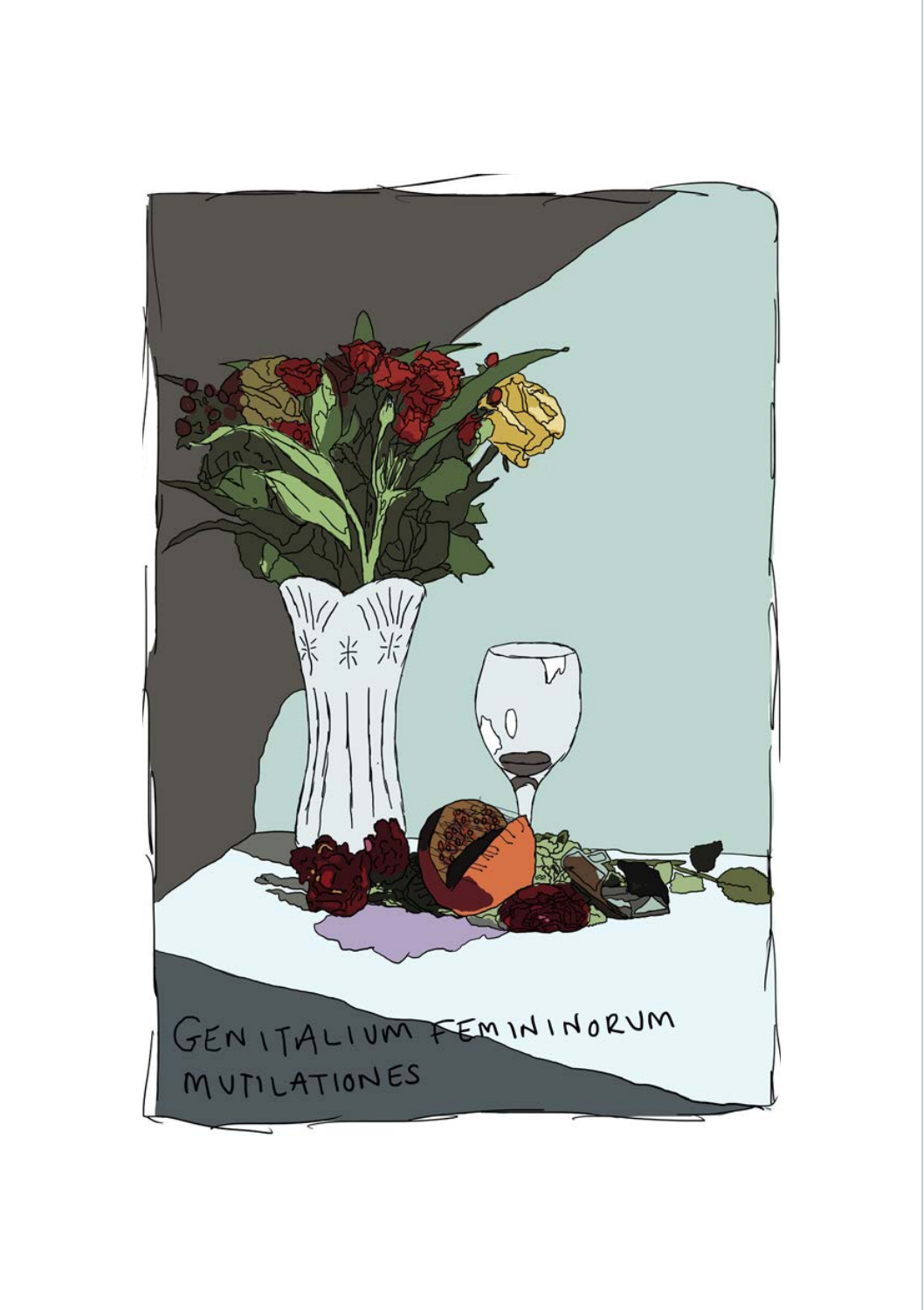Female Genital Mutilation (FGM) remains a relatively unknown horror that is forced upon many women worldwide. Globally, it is estimated that at least 200 million girls and women alive today have undergone some form of FGM. Disturbingly, girls 14 and younger represent almost a quarter of those who have been cut [1].

On top of the obvious trauma inflicted, the lasting consequences may include cysts, infections, infertility, as well as complications in childbirth, with an increased risk of newborn deaths. It is a violation of the human rights of girls and women [1].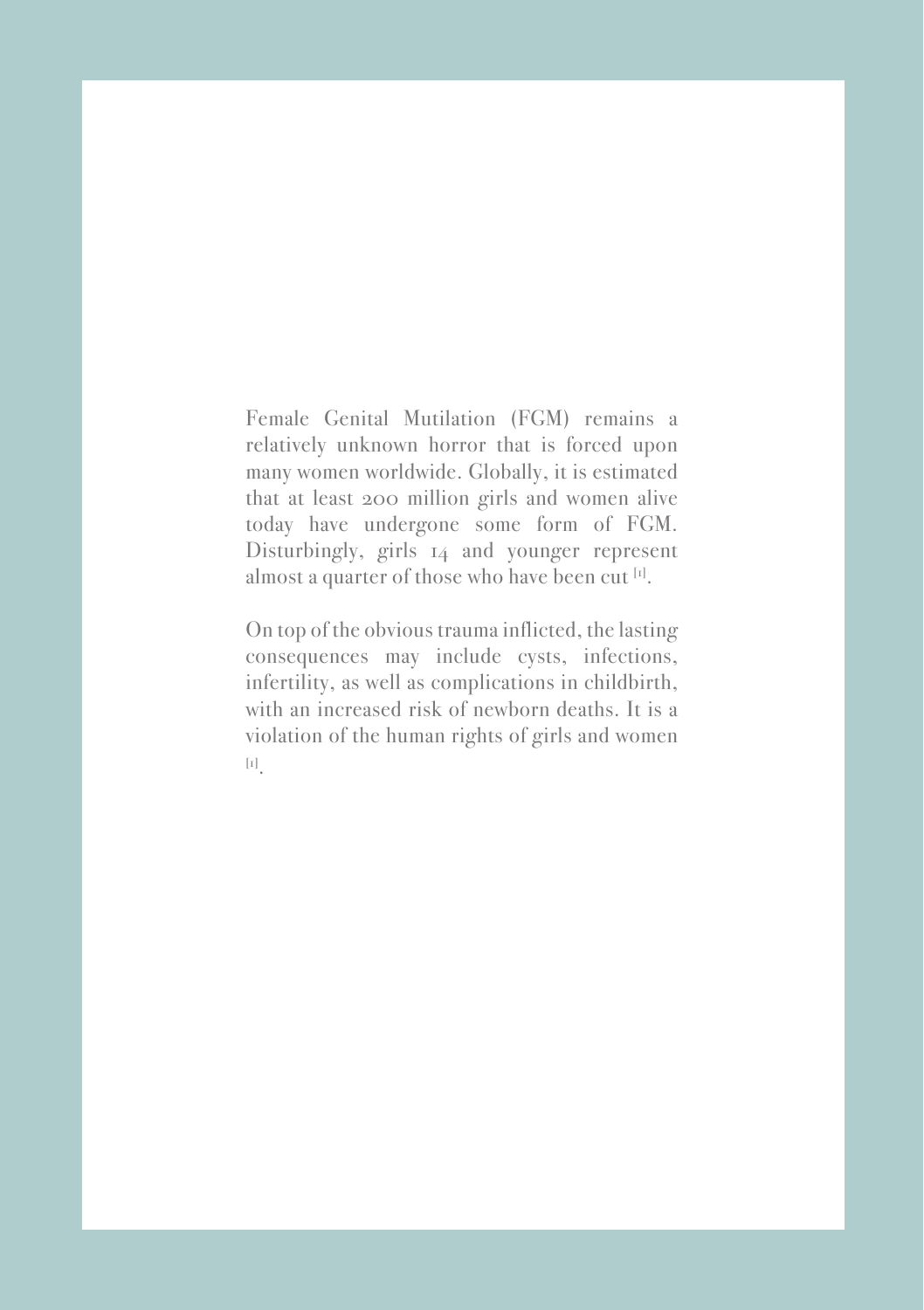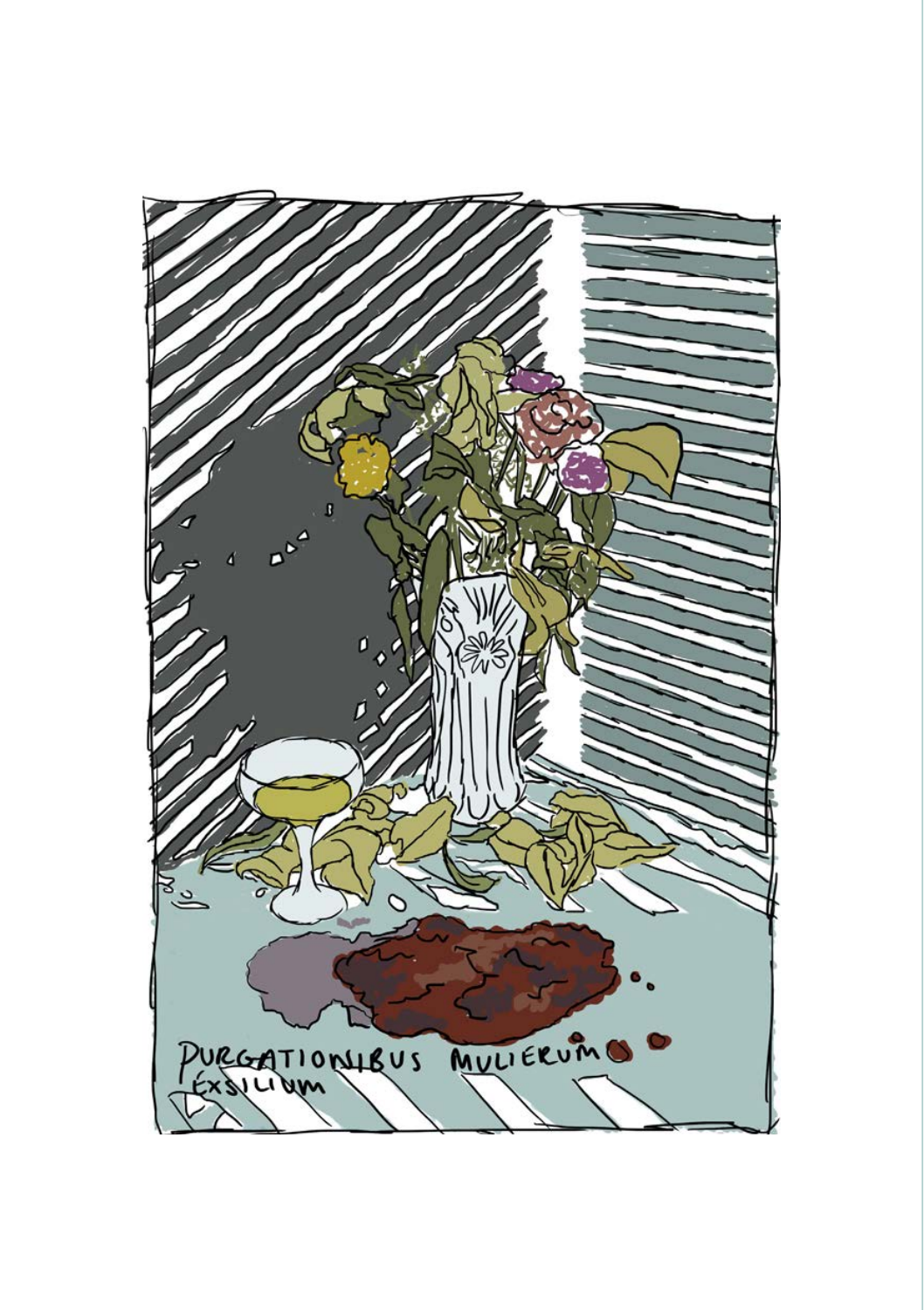Chhaupadi is a socioreligious practise stemming from Hinduism that affects 95 percent of girls and women in far - and mid - western regions of Nepal, despite the fact it's been banned for nearly a decade. When menstruating, a girl is considered impure, and is banished to a poorly built hut. She becomes untouchable, and is not allowed to go to school, bathe or worship [2].

Thanks to freezing conditions and poor hygiene, women including young girls have died in these huts. It's believed dozens of women suffer and die every year [3].

Women suffer from pneumonia, diarrhoea, suffocation and respiratory tract infections while they are in seclusion, and most rural women cannot affort sanitary items [3].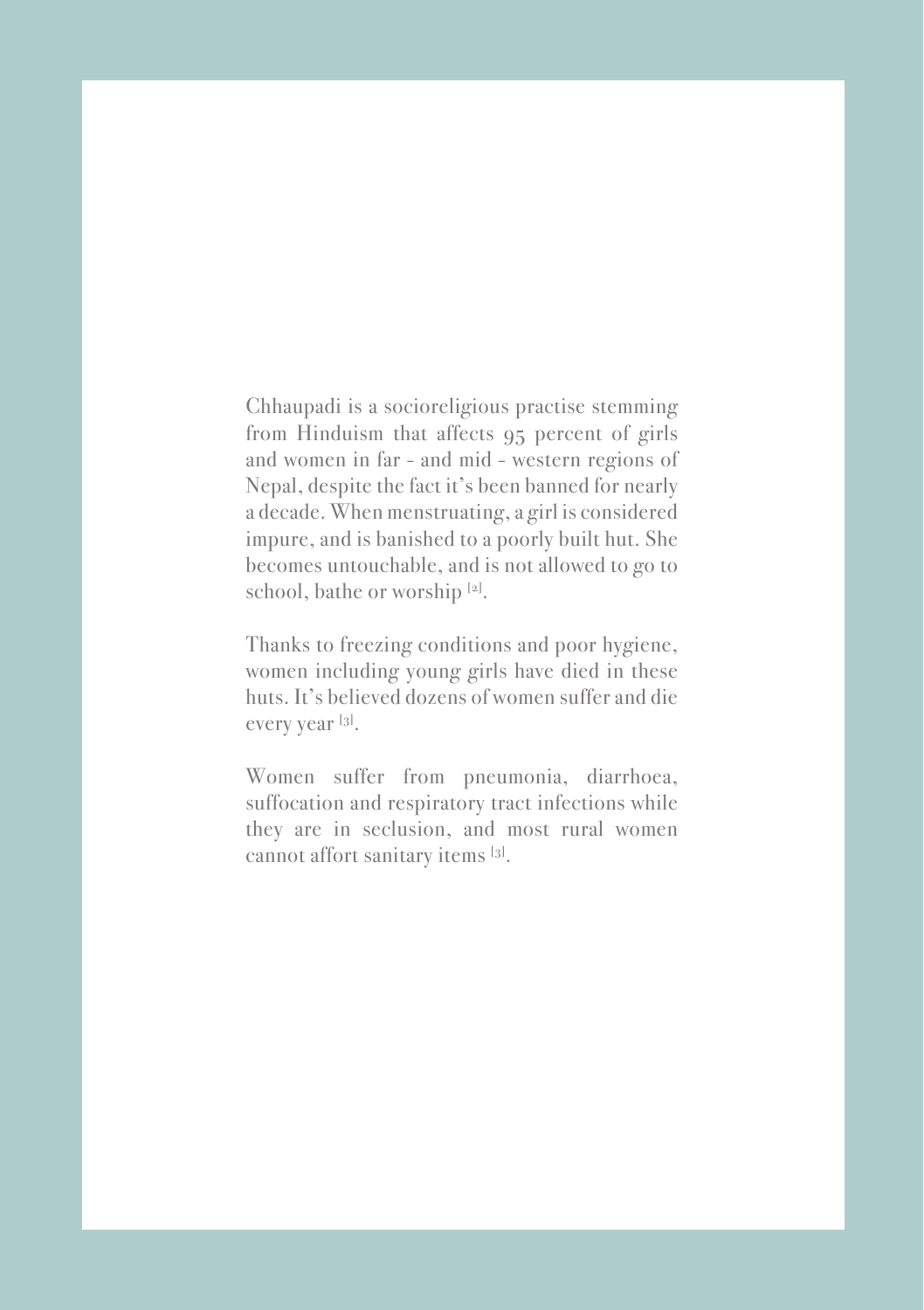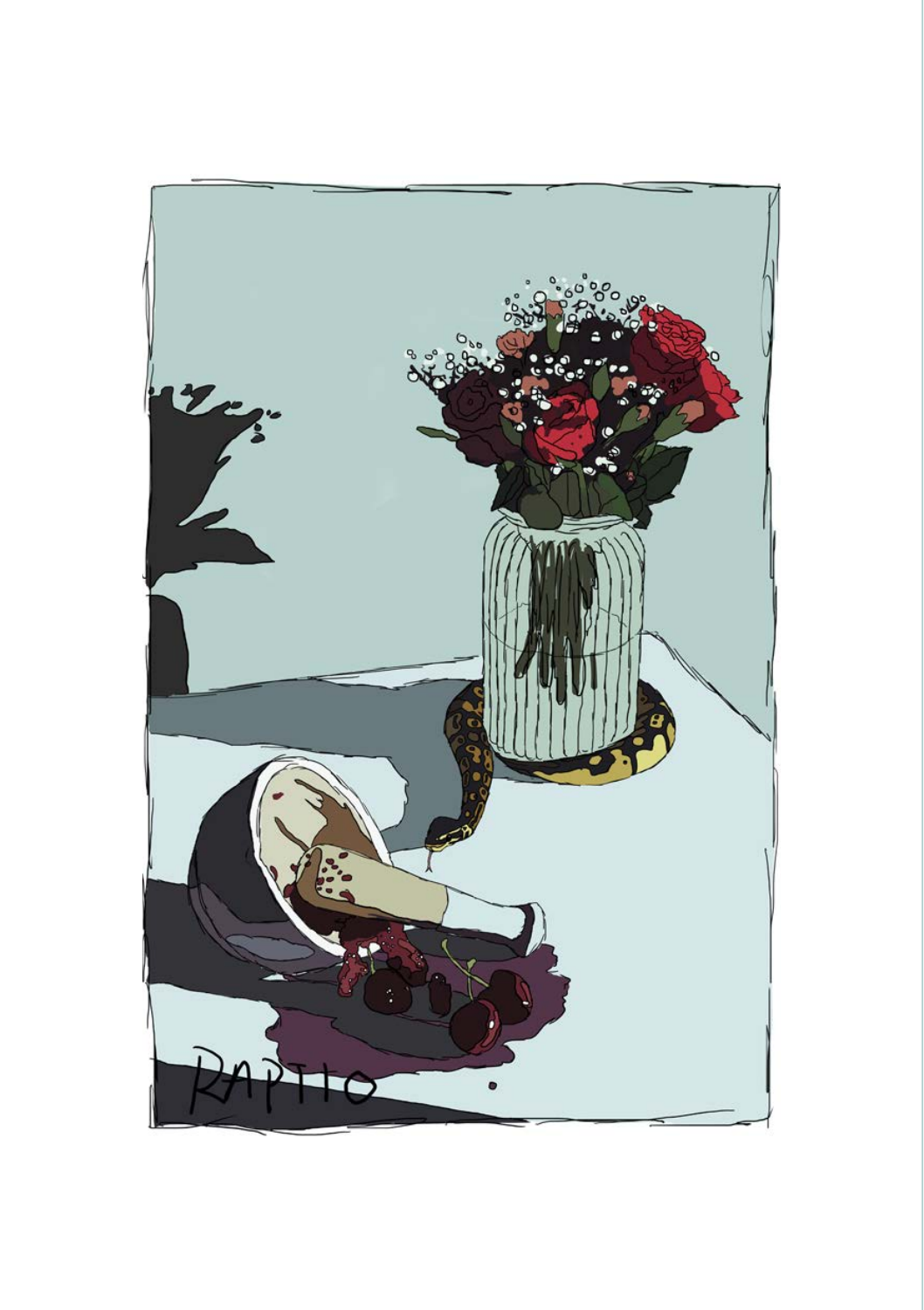Approximately, 85,000 women are raped every year, in England and Wales alone [4]. Around 120 million girls worldwide (slightly more than 1 in 10) have experienced forced intercourse or sexual  $\sqrt{3}$ ssault [5].

Sadly, by far the most common perpetraors of sexual violence against girls are current or former husbands, partners or boyfriends [5]. Women who have been physically or sexually abused by their partners are more than twice as likely to have an abortion, almost twice as likely to experience depression, and in some regions, 1.5 times more likely to acquire HIV, as compared to women who have not experienced partner violence [5].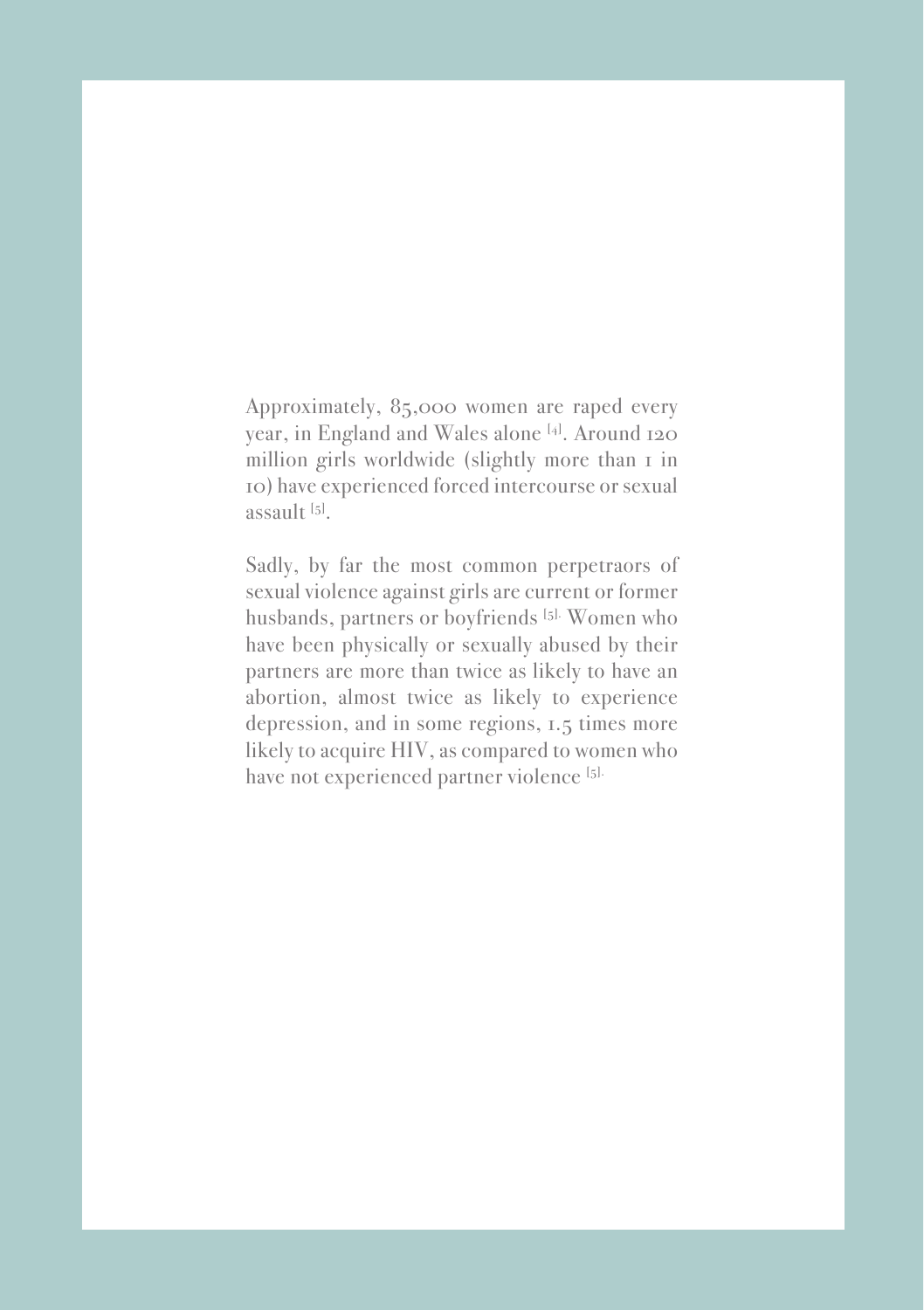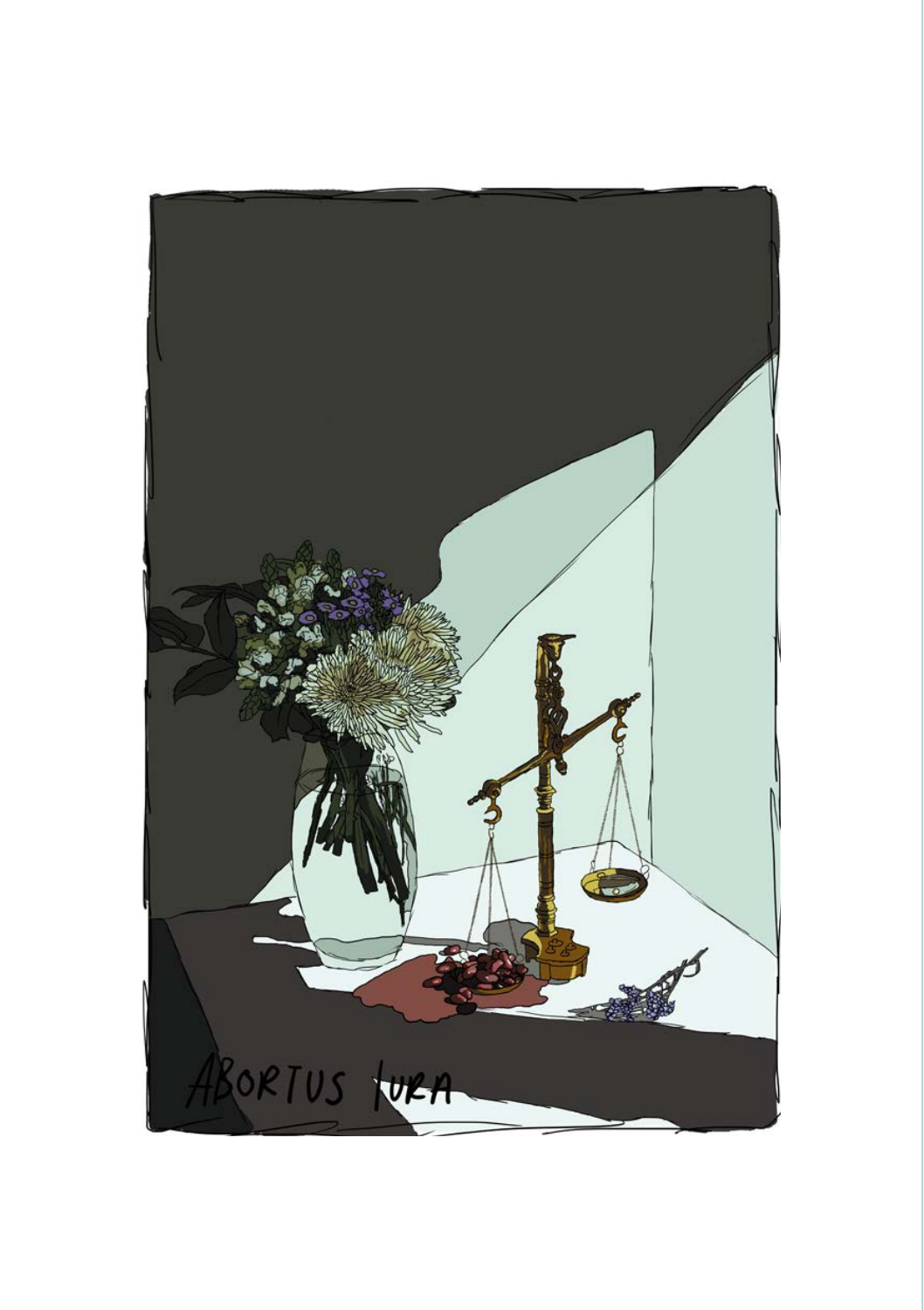There are many countries around the world with antiquated laws on abortion, one of which lies within our borders. Every day 12 women and girls from Ireland have an abortion; 9 travel to the UK and at least 3 risk a 14 year prison sentence to take safe but illegal abortion pills.This violates international human rights standards on women's right's [6].

El Salvador is one of a few countries with a total ban on abortion. A side-effect is that women who suffer miscarriages or stillbirths are sometimes suspected of inducing an abortion and can even be jailed for murder. More than 200 women were reported to the police between 2000 and 2011: 129 were prosecuted and 49 convicted, 26 for murder (with sentences of 12 to 35 years) according to research by Citizens' Group for the Decriminalization of Abortion [7].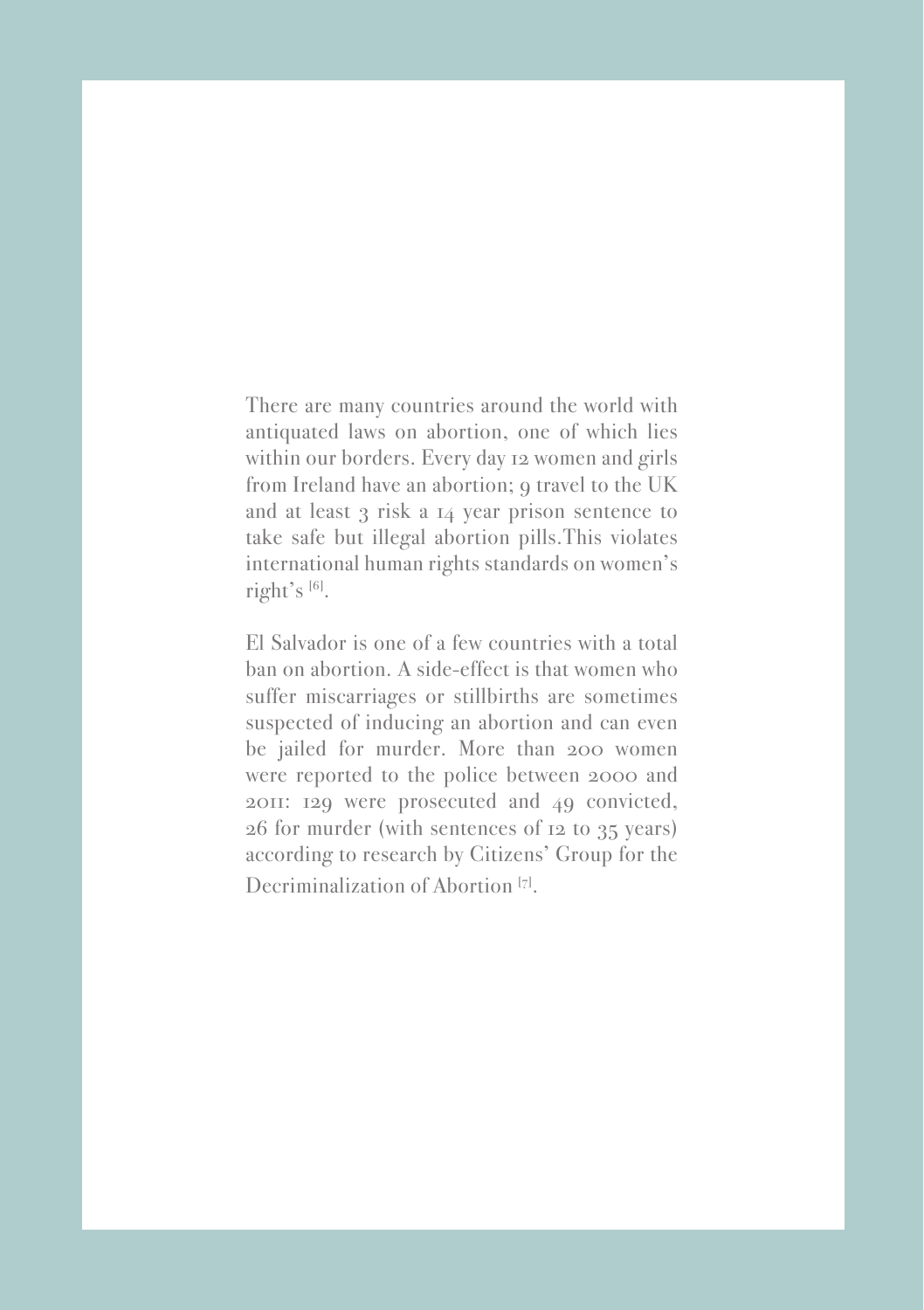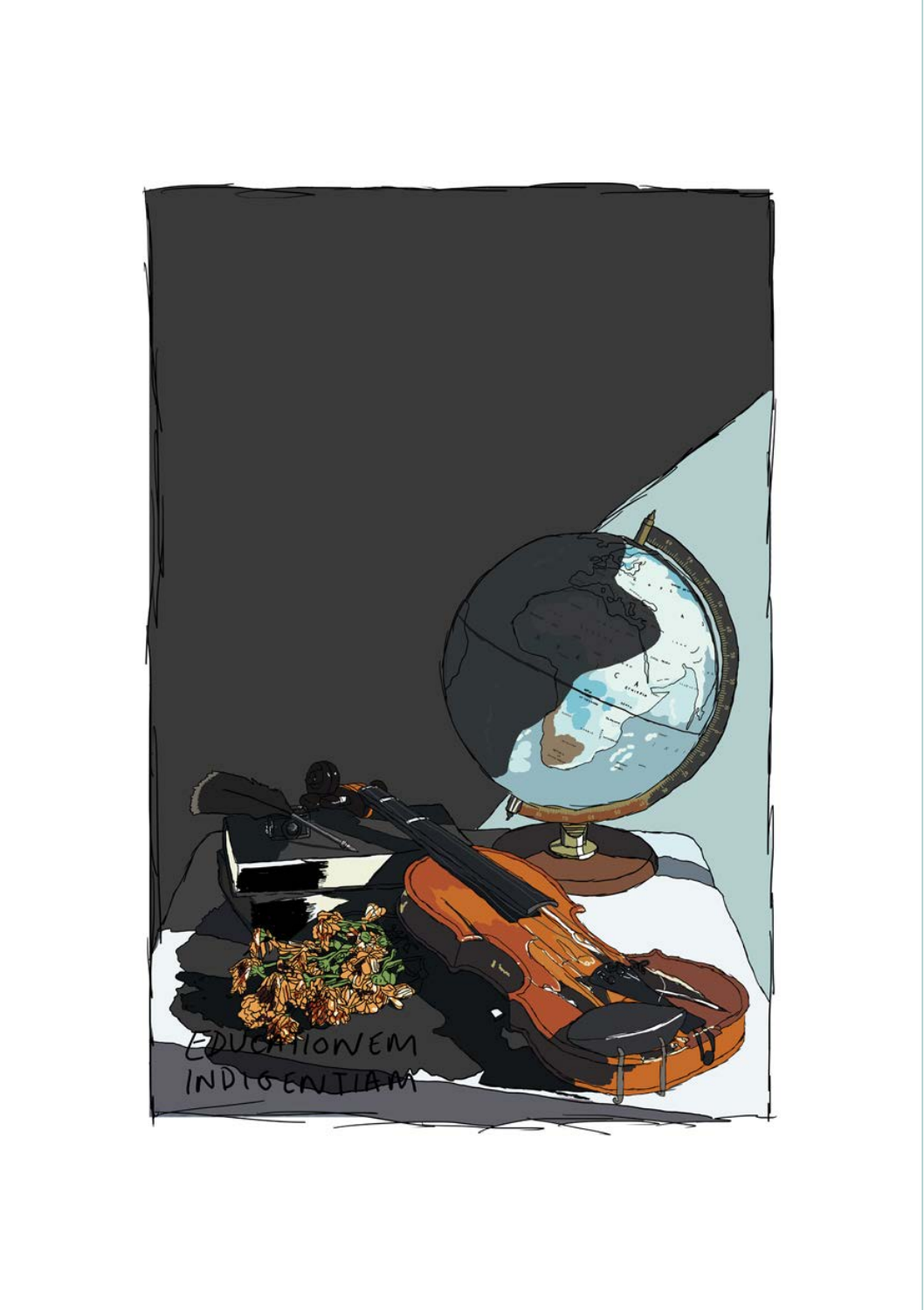62 million girls around the world are not in school. Millions more are fighting just to stay there [9]. Without education, girls are more likely to marry young, have children early, and spend their life in poverty [9].

Once arriving at school, girls may face various forms of violence at the hands of teachers, peers and other people in the school environment. If parents find out school isn't safe, they may prevent their daughters from attending [9].

When girls are forced to marry, they are often pulled out of school at a critical age in development. The transition from primary to secondary education is key for girls to gain the life skills they need to escape poverty. Yet this is often the same time that many girls leave school due to early marriages or pregnancy [9].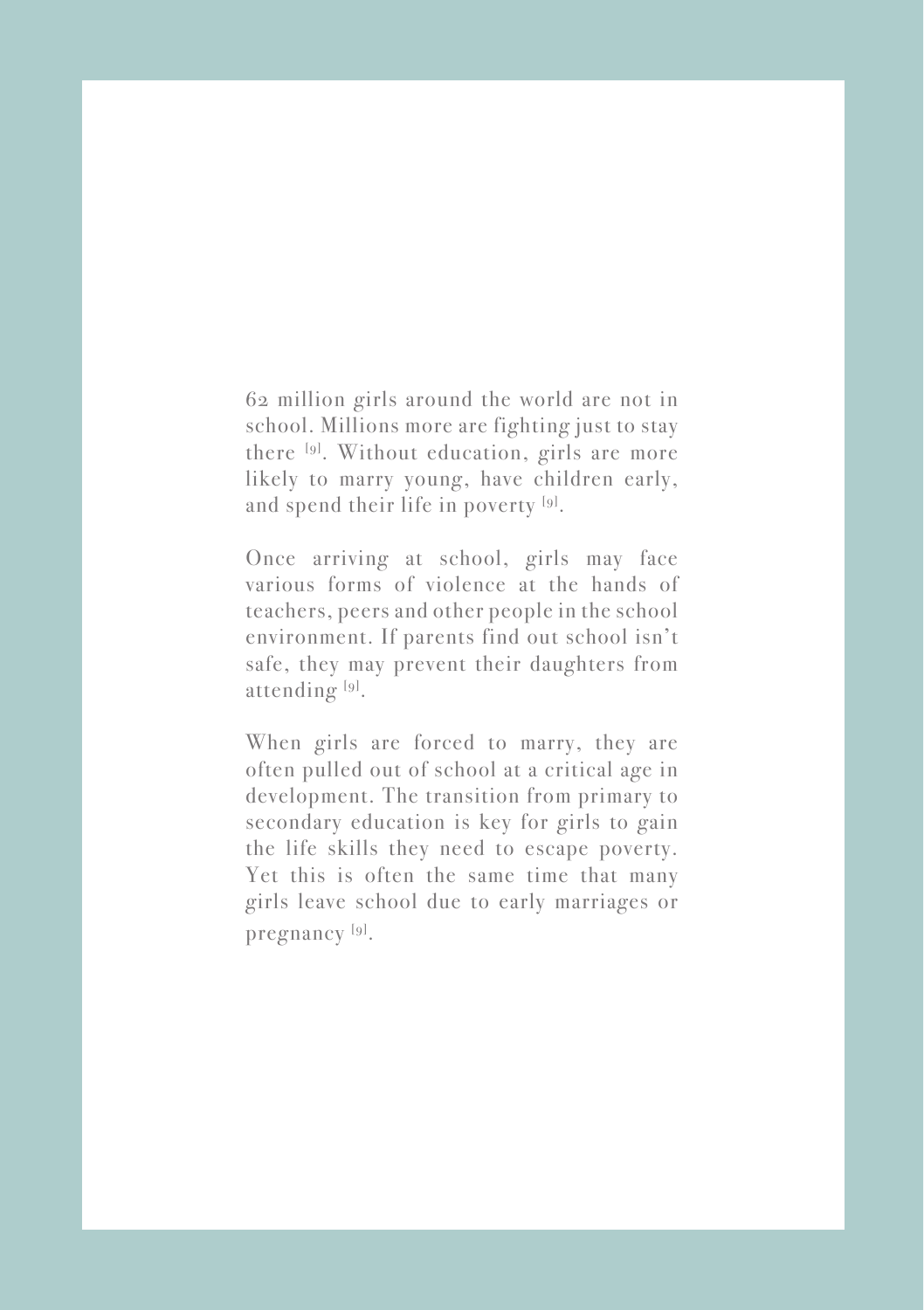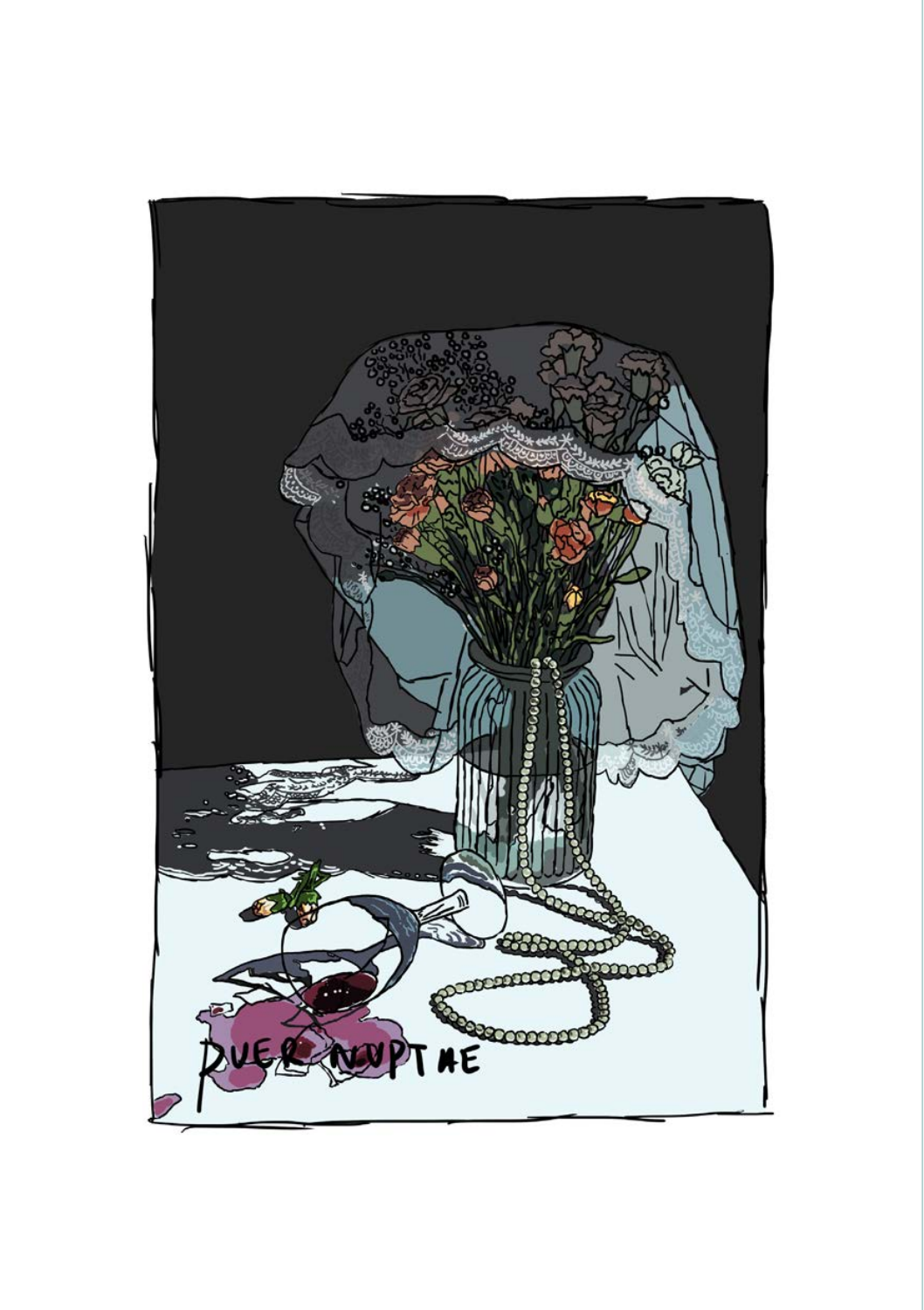1 in 7 girls in the developing world will be married before the age of  $15^{8}$ . Every year, approximately 10 million teenage girls are wed. That's 25,000 per day, 19 every minute [8].

Girls from poor families are nearly twice as likely to marry before 18 than girls from wealthier families [8].

Among those whose first experience of sexual intercourse was forced, 31 per cent were less than 15 years old at the time. Another 14 per cent were aged between 15 and 17 $[8]$ . Girls between the age of 10 and 14 are five times more likely to die in pregnancy or childbirth than women aged 20 to  $24^{[8]}$ .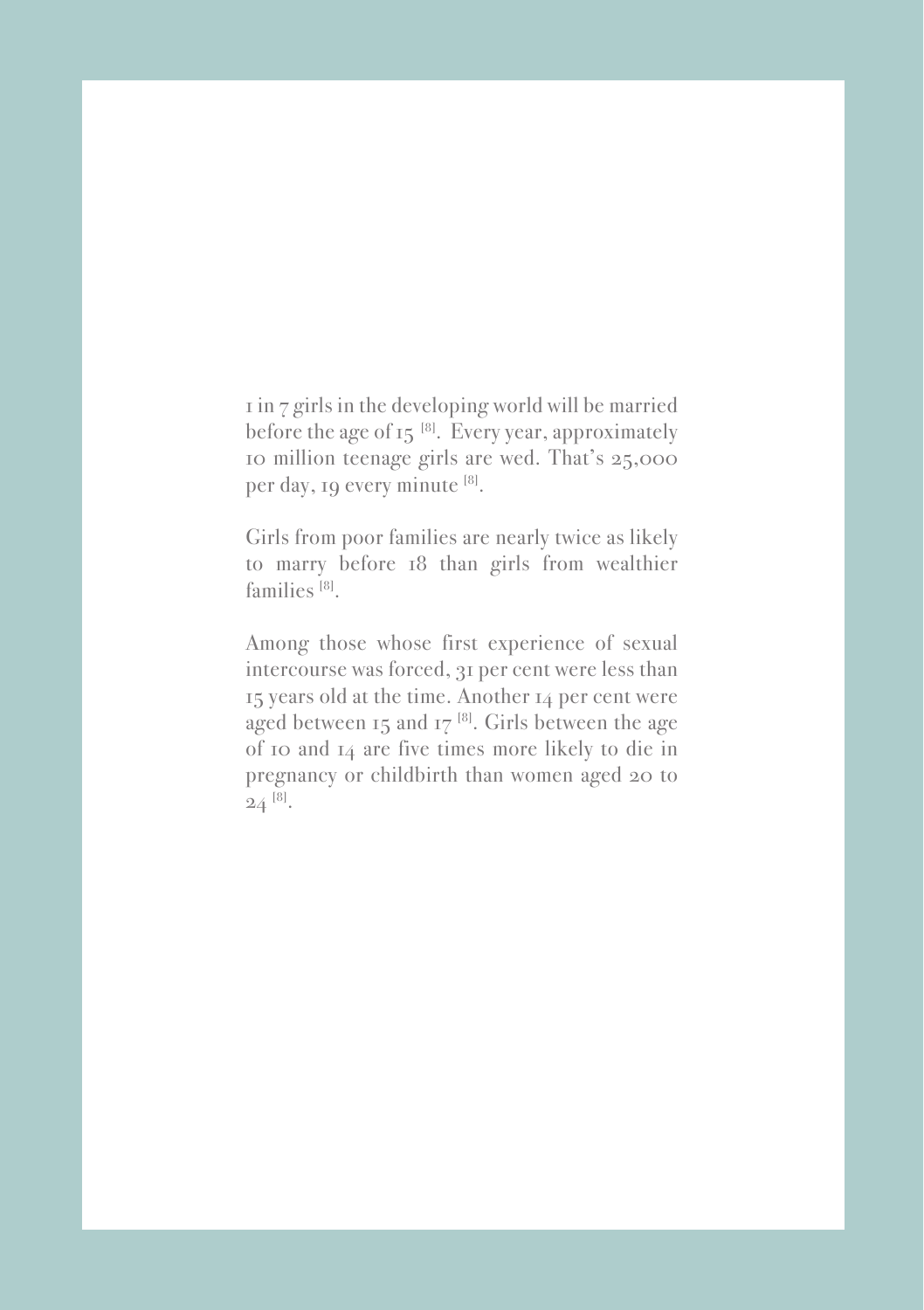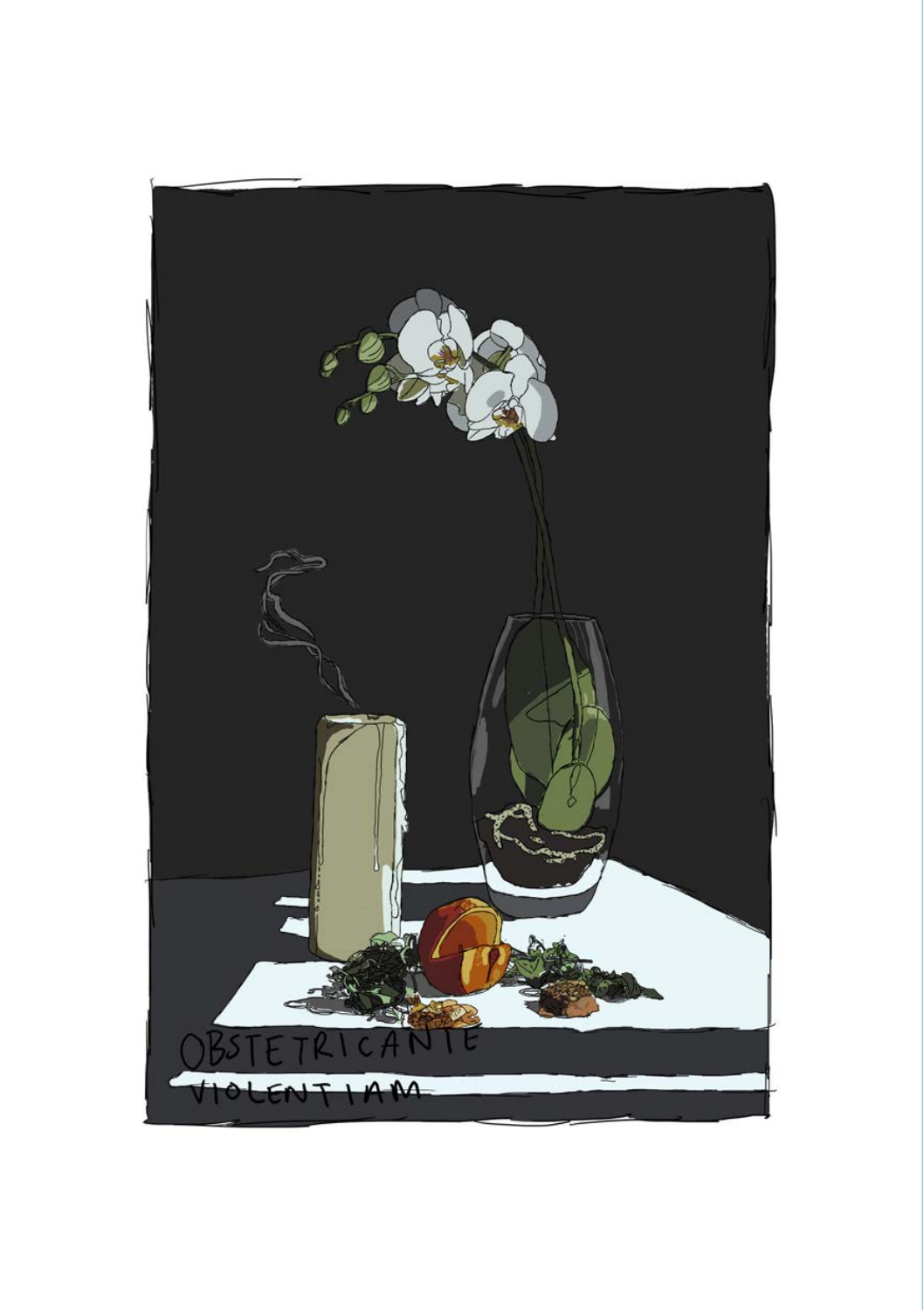Obstetric Violence is an intersection between institutional violence and violence against women, during pregnancy, birth and the postpartum period [10].

Obstetric violence can be manifested through: denial of treatment, verbal humiliations, disregard of woman's needs and pain, physical violence, invasive practices, unnecessary use of medication, forced and coerced medical interventions, detention in facilities for failure to pay, dehumanising or rude treatment and discrimination based on race, ethnic or economic background, age, HIV status, gender nonconformity among others [10].

This is often an overlooked and normalised type of violence against women: extreme consequences are inhumane childbirth, health complications, severe psychological distress, trauma, and in some cases death due to neglect [10].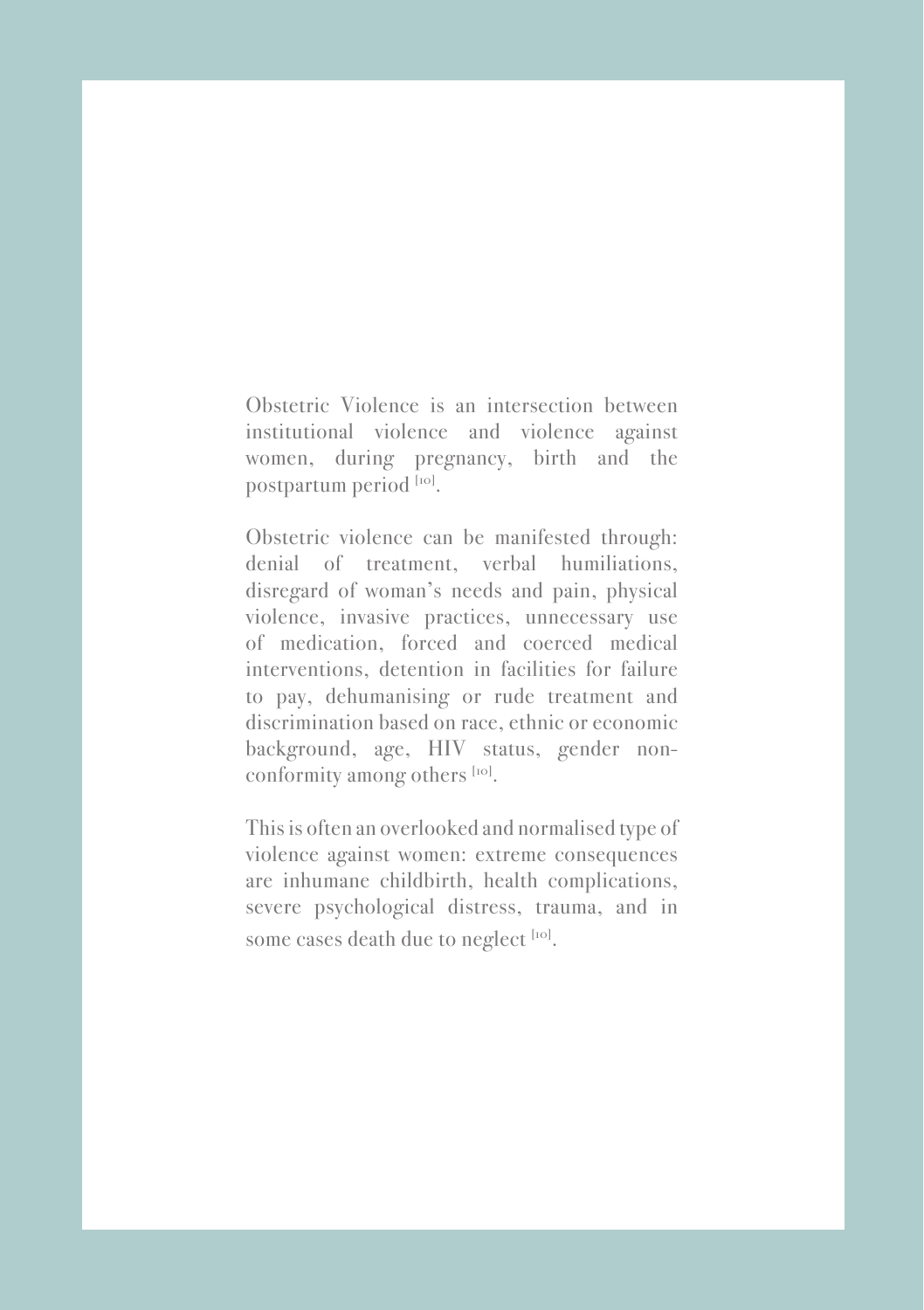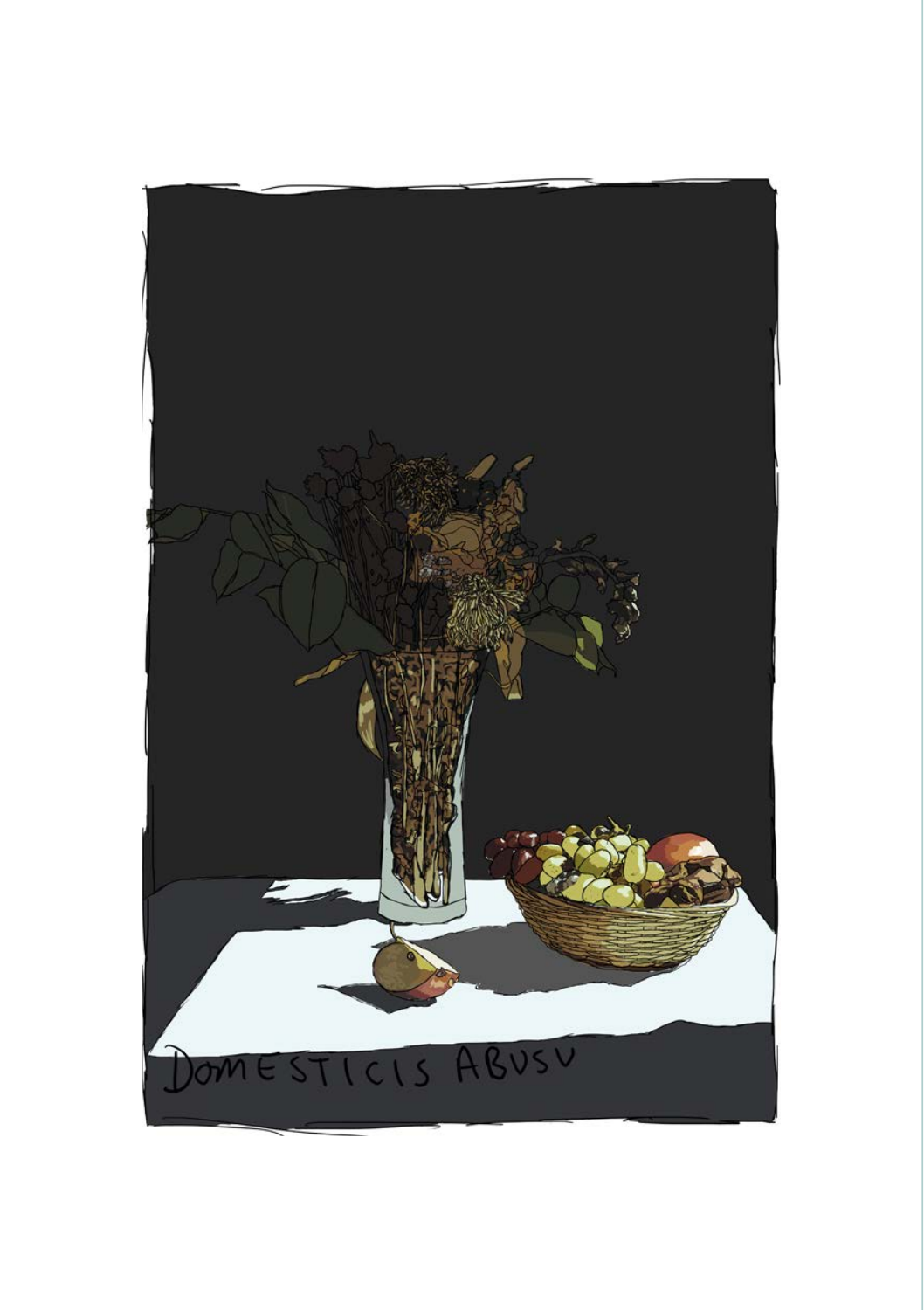Domestic abuse is a gendered crime which is deeply rooted in the societal inequality between women and men. It takes place "because she is a woman and happens disproportionately to women" [11].

Women are more likely than men to experience multiple incidents of abuse, different types of domestic abuse (e.g. intimate partner violence, sexual assault and stalking) and in particular sexual violence [11].

Last year police recorded 464,886 cases of domestic abuse in just England and Wales alone: an increase of 10% on the previous year (ONS Crime Survey for England and Wales, year ending March  $2017$ <sup>[12]</sup>.

.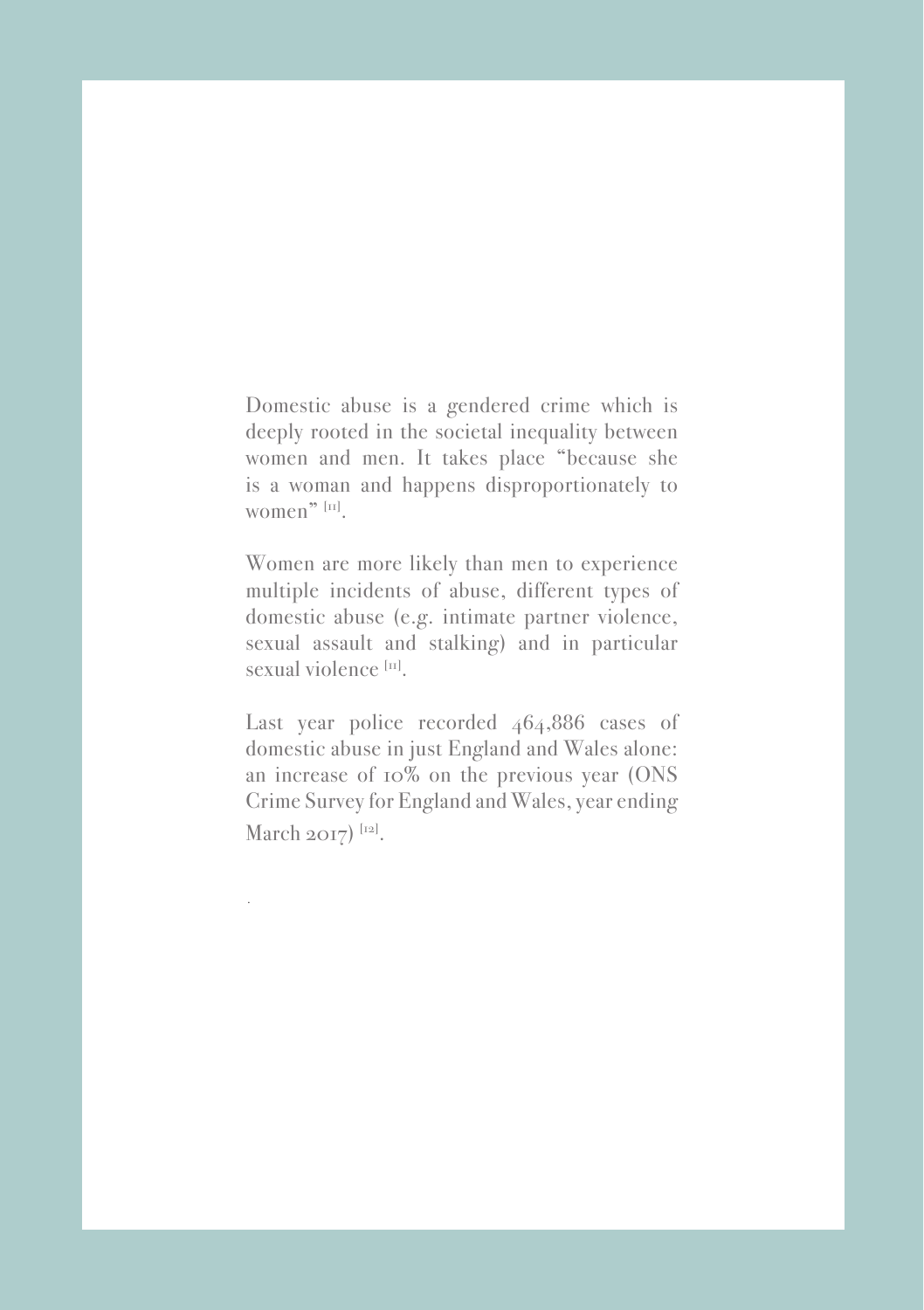### **REFERENCES**

[1] - All facts taken from: http://www.un.org/en/ events/femalegenitalmutilationday/

[2] - Taken from Dazed and Confused: http://www. dazeddigital.com/artsandculture/article/36699/1/ meet-the-nepalese-teens-rebelling-againstmenstruation-huts

[3] - Taken from The Independent: http://www. independent.co.uk/voices/world-menstrual-hygieneday-first-hand-account-nepal-menstrual-huts-deathconfinement-a7752951.html

[4] - Taken from Rape Crisis England and Wales: https://rapecrisis.org.uk/statistics.php

[5] - Taken from UN Women: http://www.unwomen. org/en/what-we-do/ending-violence-againstwomen/facts-and-figures

[6] -All facts taken from Repeal the Eight: https://www. repealeight.ie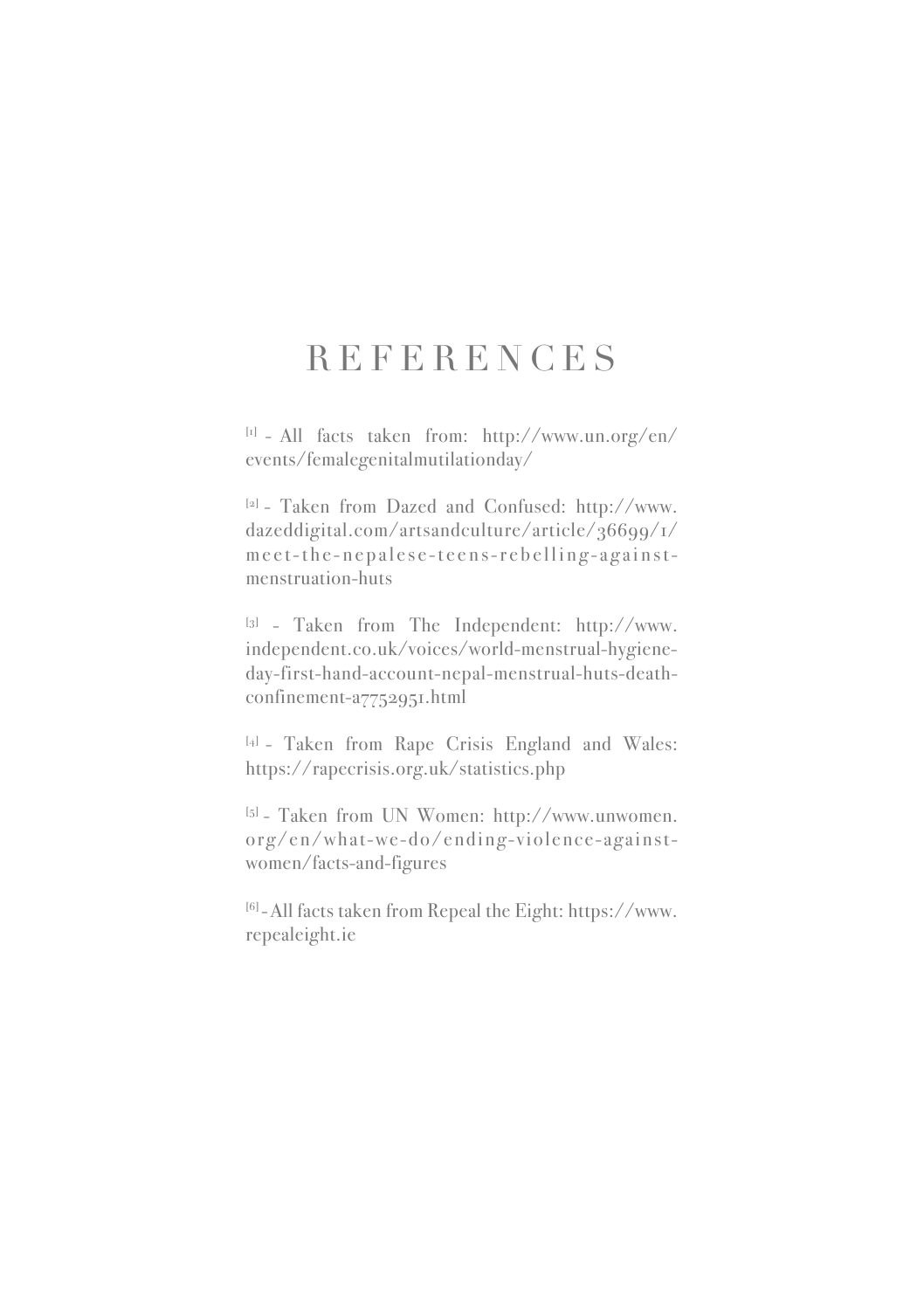### **REFERENCES**

[7] - Taken from The BBC :http://www.bbc.co.uk/ news/magazine-24532694

[8] - Taken from The Girl Effect: http://www. mariposadrfoundation.org/docs/girl\_effect\_ factsheet.pdf

[9] - Taken from Plan Canada: https://plancanada. ca/6-things-keeping-girls-out-of-school

[10] - Taken from May 28th: http://www.may28.org/ obstetric-violence/

[11] - Taken from Women's Aid: https://www. womensaid.org.uk/information-support/what-isdomestic-abuse/#\_ednref3

[12] - Taken from Victim Support: https://www. victimsupport.org.uk/crime-info/types-crime/ domestic-abuse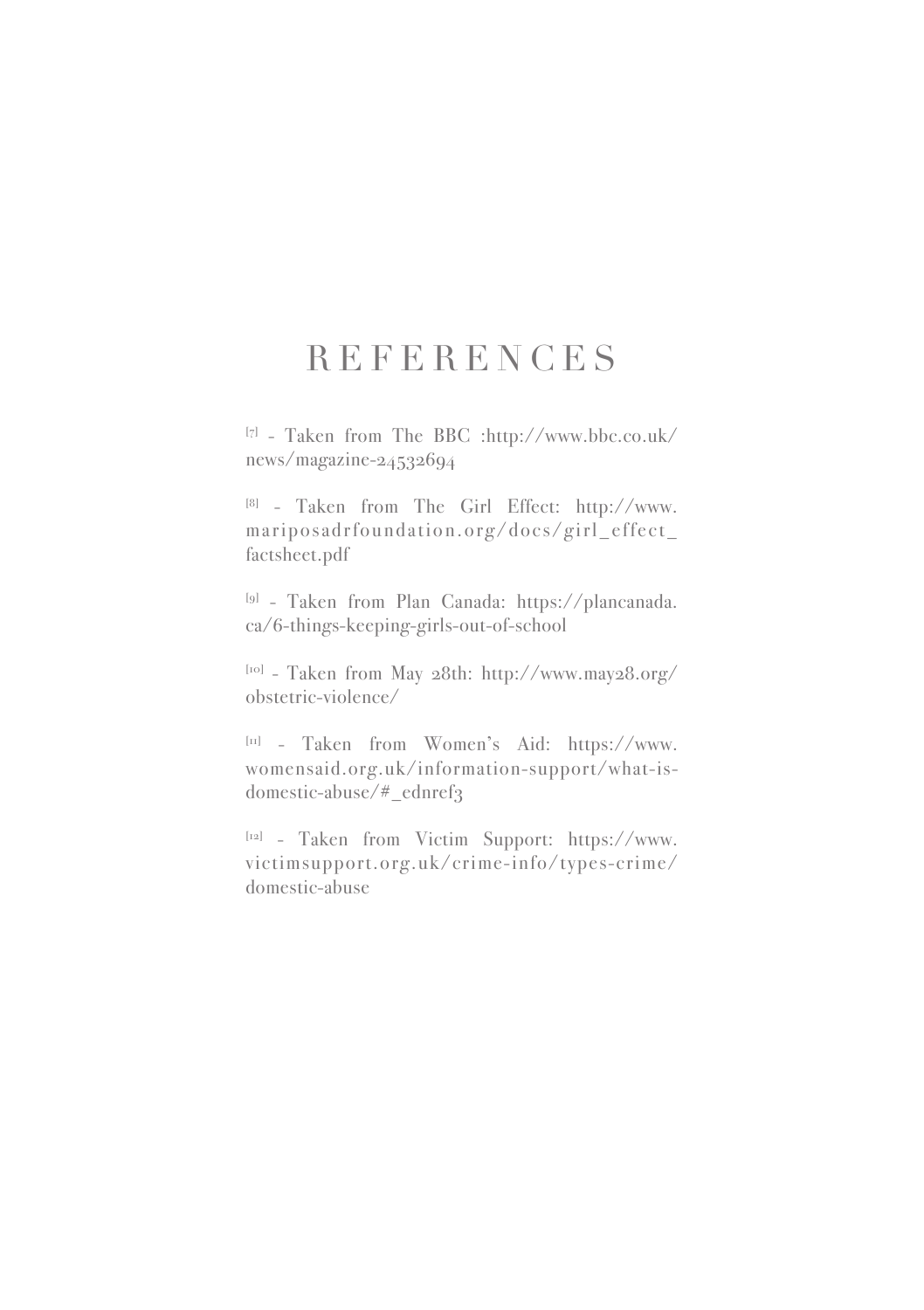## WITH THANKS TO

Lorenzo Lombardi Antonia Lombardi Ethan Roberts Catherine Hillier Margarita Epiphaniou Zoë Wenban Laurence Pearson Lauren Fearn Emma Pearce Millicent Elliott Penelope Lee Antonia Tangye Catarina Fontoura Dinu Li Mandy Jandrell Steven Tynan Elizabeth Waller Michelle Sank